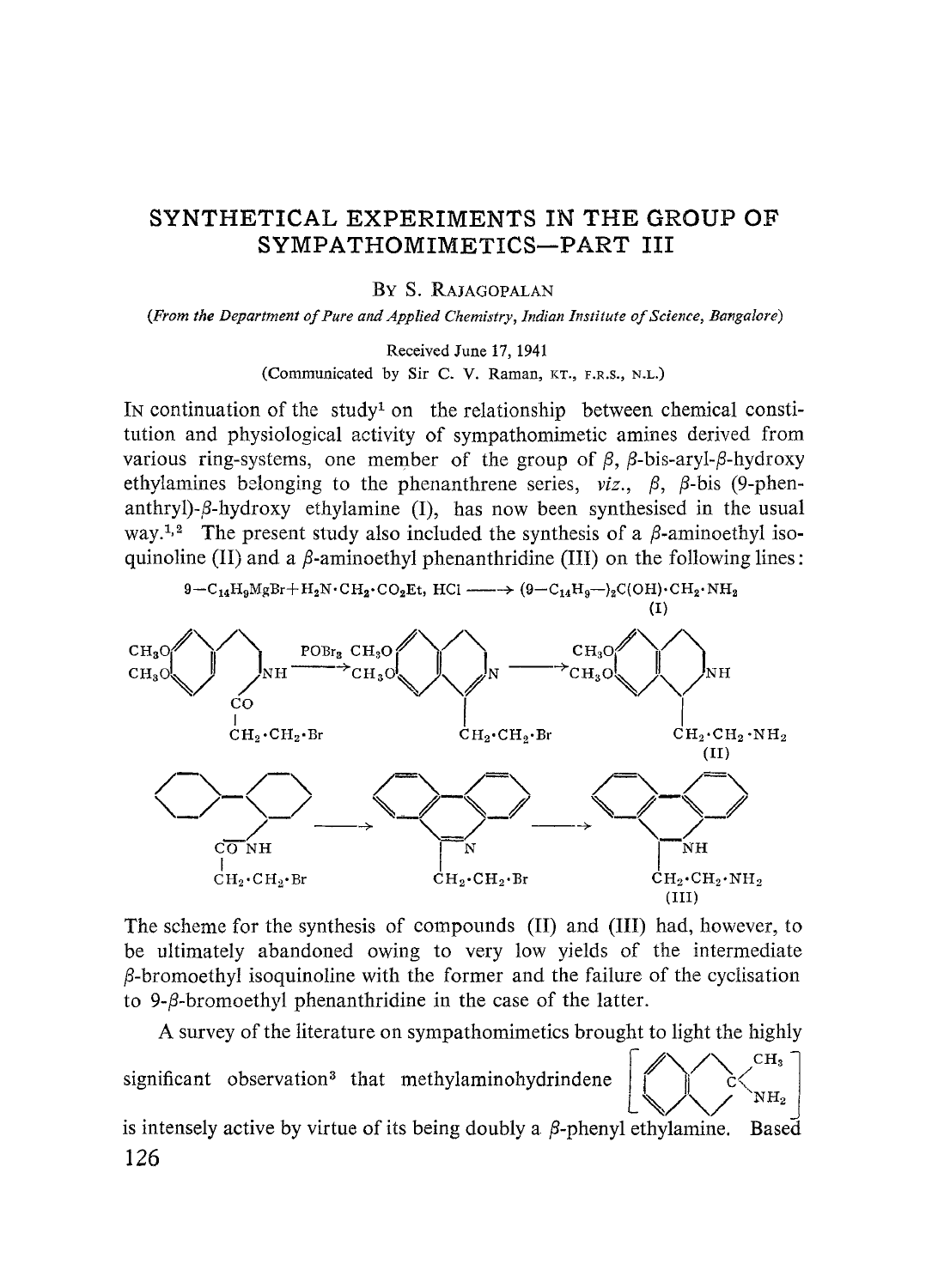on the above finding and actuated by considerations of the relative ease with which such bodies could be synthesised, the following compounds, possessing the requisite structure necessary for sympathomimetic activity, have been prepared:



A close examination of the formula-picture of the compounds IV to VIII reveals the active groups, Ar. C.C.N, being repeated in their molecules. The compound (IX), in addition to falling structurally in the class of the sympathomimetic norhydro hydrastinines, constitutes an interesting variation of a  $\beta$ -amino ethyl tetrahydro isoquinoline, wherein the  $\alpha$ - and  $\beta$ -carbon atoms are linked by a double bond and form part of an aromatic nucleus.

A few of these compounds (IV, V and VI), although known in literature, were included for purposes of a comparative pharmacological study in progress elsewhere.  $\beta$ ,  $\beta$ -Diphenyl ethylamine<sup>4</sup> (IV) has advantageously been prepared now in good yields by the Hoffmann degradation of  $\beta$ ,  $\beta$ -diphenyl propionamide.<sup>5</sup> The customary methods were adopted for the synthesis of the other members of the group.

The results of pharmacological examination of about twenty final compounds, hitherto synthesised, compared to tyramin as control, have been reserved for a future communication.

## *Experimental*

*l3, l3-Eis-(9 phenanthryl)-l3-hydroxyethylamine (I) hydrochloride.—A* Grignard solution was prepared according to Bachmann<sup>6</sup> from magnesium  $(3.54 \text{ g.})$ , 9-bromophenanthrene<sup>7</sup> (38.3 g.) and a mixture of ether (100 c.c.) and benzene (100 c.c.) in an atmosphere of dry nitrogen. Glycine ester hydrochloride  $(6.7 g)$  was added and the mixture refluxed for 1 hour on the water-bath, cooled, decomposed with dilute hydrochloric acid and the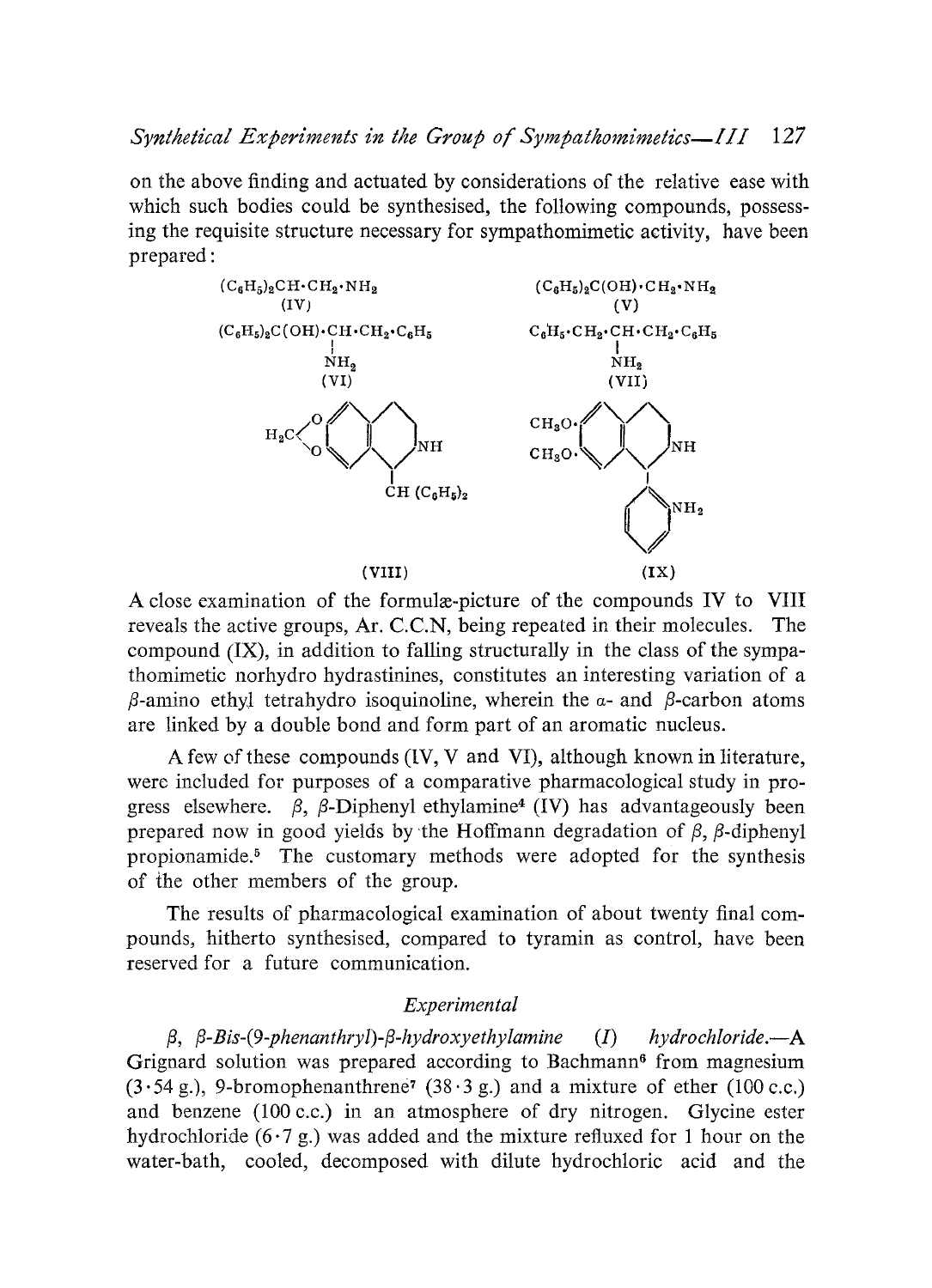separated solid filtered. The hydrochloride was recrystallised once from alcohol-ether and once from dilute hydrochloric acid as almost colourless needles, m.p. 239-40° (dec.). [Found: Cl,  $8.23$ ;  $C_{30}H_{24}$ ONC1 requires Cl,  $7.90\%$ 

The *picrate* was obtained as greenish-yellow needles, m.p. *209-10°* (dec.). [Found: N, *8.36; C*36H2608N4 requires N, *8.73%.]*

## *I-(3-Bromoethyl-3 : 4-dihydro-6 : 7-dimethoxy isoquinoline:*

*(3-Bromopropionyl chloride.—/3-*Bromopropionic acid8 *(20* g.) and thionyl chloride *(18 c.c.)* were heated together on the water-bath for *2* hours, and the reaction mixture fractionated. The acid chloride was obtained as an almost colourless, lachrymatric oil, b.p. *115-17°/30* mm. Yield *15•4* g.

*/3-Bromopropionyl homoveratrylamide.—A* mixture of homoveratrylamine <sup>9</sup> (5 g.) and (3-bromopropionyl chloride *(5* g.) in a little petrol was strongly cooled and gradually treated with dilute sodium carbonate under shaking. The amide separated from water in long, colourless, prismatic needles, m.p. *120-21°;* yield *2.5* g. [Found: N, *4.28 ; C*13H18O **3**NBr requires N, *4.43%.]*

*1-/3-Bromoethyl-3 : 4-dihydro-6: 7-dimethoxy isoquinoline.—The* above amide *(2.4* g.) in chloroform *(20 c.c.)* was allowed to react at the room temperature with phosphorus oxybromide (10 g.) for 1 week with the exclusion of moisture. The isoquinoline was obtained as a thick brown oil; yield,  $0.4$  g. One half of the unreacted amide was recovered at the end of the experiment. The *picrate* separated from acetic acid as a yellow powder, decomposing at *166-68 ° . [*Found: N, *10.12; C*19H19**O9**N4Br requires N, *10.63%.]*

*/3-Bromopropionyl-o-amino-diphenyl,* obtained in *50%* yield, crystallised from alcohol in colourless needles, m.p. 118°. [Found: N, 4.80;  $C_{15}H_{14}$ ONBr requires N,  $4.83\%$ .]

# */3, (3-Diphenyl ethylamine (IV) hydrochloride:*

*/3, (3-Diphenyl propionamide. <sup>5</sup>—/3,* j3-Diphenyl propionic acidly *(15 g.)* in chloroform *(50 c.c.)* was treated with thionyl chloride (10 c.c.), the mixture allowed to stand overnight and gradually added to well-cooled liquor ammonia *(75 c.c.)* containing a little sodium hydroxide (5 g.). The amide, isolated in the usual way, was obtained in a yield of *12* g., m.p. 124-25°. [Found: N, 6.34; C<sub>15</sub>H<sub>15</sub>ON requires N, 6.22%.]

*/3, l3-Diphenyl ethylamine4 hydrochloride.—The* above amide *(12* g.) was shaken with a cold solution of sodium hypochlorite (from *4* g. of potassium permanganate and 125 c.c. of 10% sodium hydroxide). The temperature was gradually raised to *65°* and maintained at 65-70° for 1 hour, cooled, treated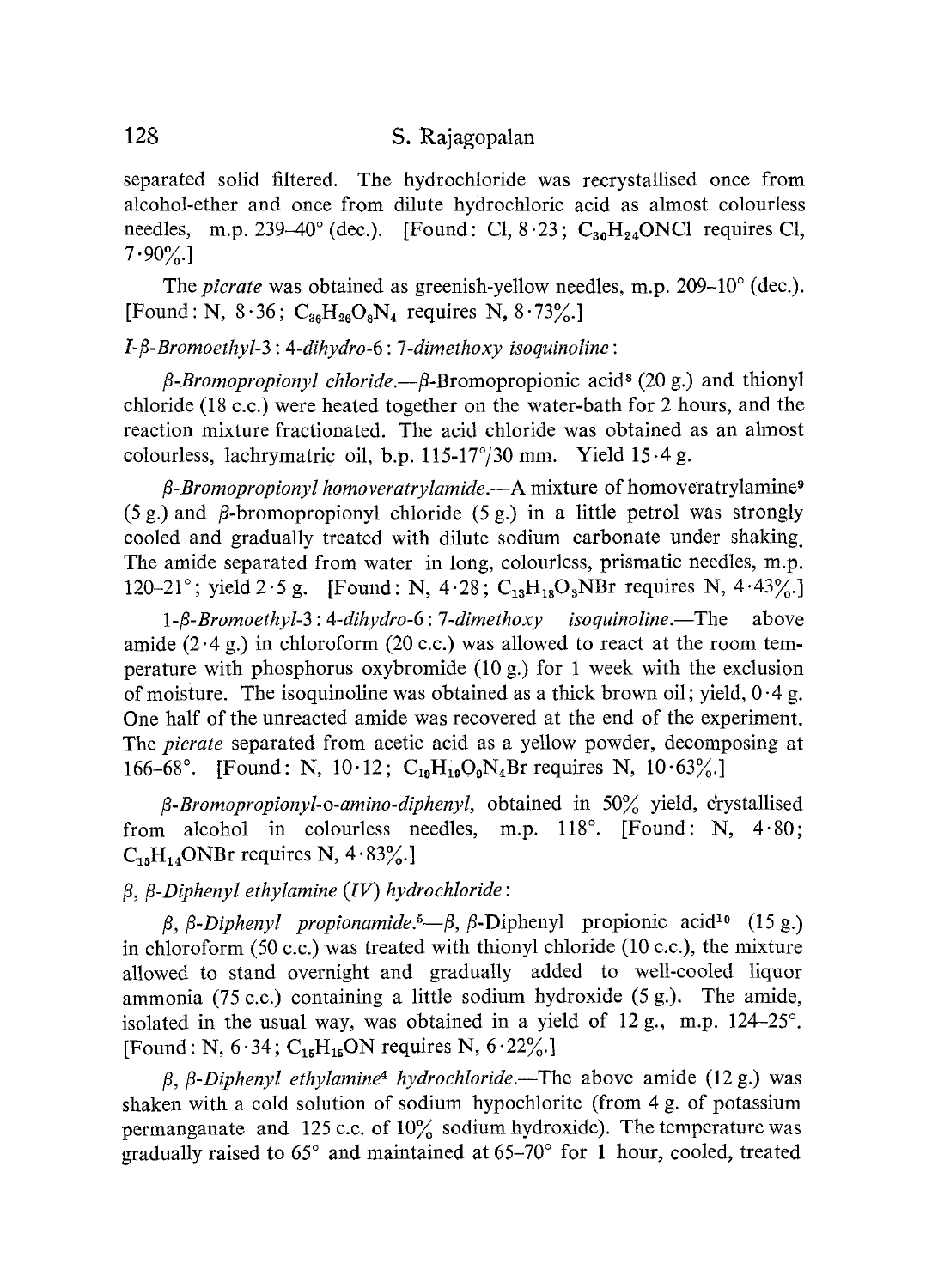with solid potassium hydroxide (45 g.), heated at 70–80° for half-an-hour, cooled and thoroughly extracted with ether. The ethereal extract was washed and extracted with dilute hydrochloric acid. The aqueous acid solution was evaporated to dryness on the water-bath and the residual hydrochloride recrystallised from alcohol-ether in colourless needles, m.p. 256°; yield, 5 g. [Found: Cl, 14.94;  $C_{14}H_{16}NCl$  requires Cl, 15.20%.]

The *picrate* separated from alcohol as greenish-yellow crystals, m.p. 210° (dec.). [Found: N, 13.10;  $C_{20}H_{18}O_7N_4$  requires N, 13.14%.]

*l3, /3-Diphenyl-(3-hydroxy-ethylamine (V) hydrochloride,* prepared according to Thomas and Bettzieche<sup>2</sup> from phenyl magnesium bromide and glycine ester hydrochloride, crystallised from alcohol-ether in colourless needles, m.p. 191° (dec.). [Found: Cl, 13.85;  $C_{14}H_{16}$ ONCl requires Cl, 14.23%.]

The *picrate* separated from alcohol in yellow needles, m.p. 179° (dec.). [Found: N, 12.95;  $C_{20}H_{18}O_8N_4$  requires N, 12.67%.]

 $\beta$ , *β*-*Diphenyl-β-hydroxy-α-benzyl ethylamine (VI) hydrochloride*,<sup>2</sup> obtained by reaction of phenyl magnesium bromide (from 35 g. of bromobenzene) and  $\beta$ -phenylalanine ester hydrochloride<sup>11</sup> (6 g.) in fairly good yield (4.5 g.), recrystallised from alcohol-ether as a white crystalline powder, m.p. 225-26° (dec.).

*Dibenzylaminomethane (VII) hydrochloride.—The* attempt to reduce dibenzyl ketoxime<sup>12</sup> with sodium amalgam to the desired amine was unsuccessful due, probably, to strong steric hindrance. The amine was, however, prepared by the modified Leuckart method.<sup>13</sup>

Dibenzyl ketone (30 g.) and formamide (20-25 c.c.) were heated together at 175-85° for 8 hours and, thereafter, worked up in the usual way.

The *hydrochloride* recrystallised from dilute hydrochloric acid or alcoholether in colourless needles, m.p. 200-01°; yield 25 g. [Found: C, 72·14; H, 6.85; Cl, 14.20; C<sub>15</sub>H<sub>18</sub>NCl requires C, 72.73; H, 7.27; Cl, 14.34%.]

The *N forrnyl-derivative* separated from alcohol in colourless needles, m.p. 88-89°. [Found: N, 5.57;  $C_{16}H_{17}ON$  requires N, 5.86%.]

The *picrate* separated from alcohol in yellow plates, m.p. 191-92<sup>°</sup> (dec.). [Found: N, 12.59;  $C_{21}H_{20}O_7N_4$  requires N, 12.70%.]

*1-Diphenylmethyl-1 : 2: 3: 4-tetrahydro-6 : 7-methylenedioxy isoquinoline (VIII) hydrochloride:*

*Diphenylacetyl homopiperonylamide.—Homopiperonyl* amine14 (3.3 g.) and a solution of the crude diphenyl acetyl chloride (from  $4.5$  g. of the acid and excess of thionyl chloride) in petroleum-ether were condensed together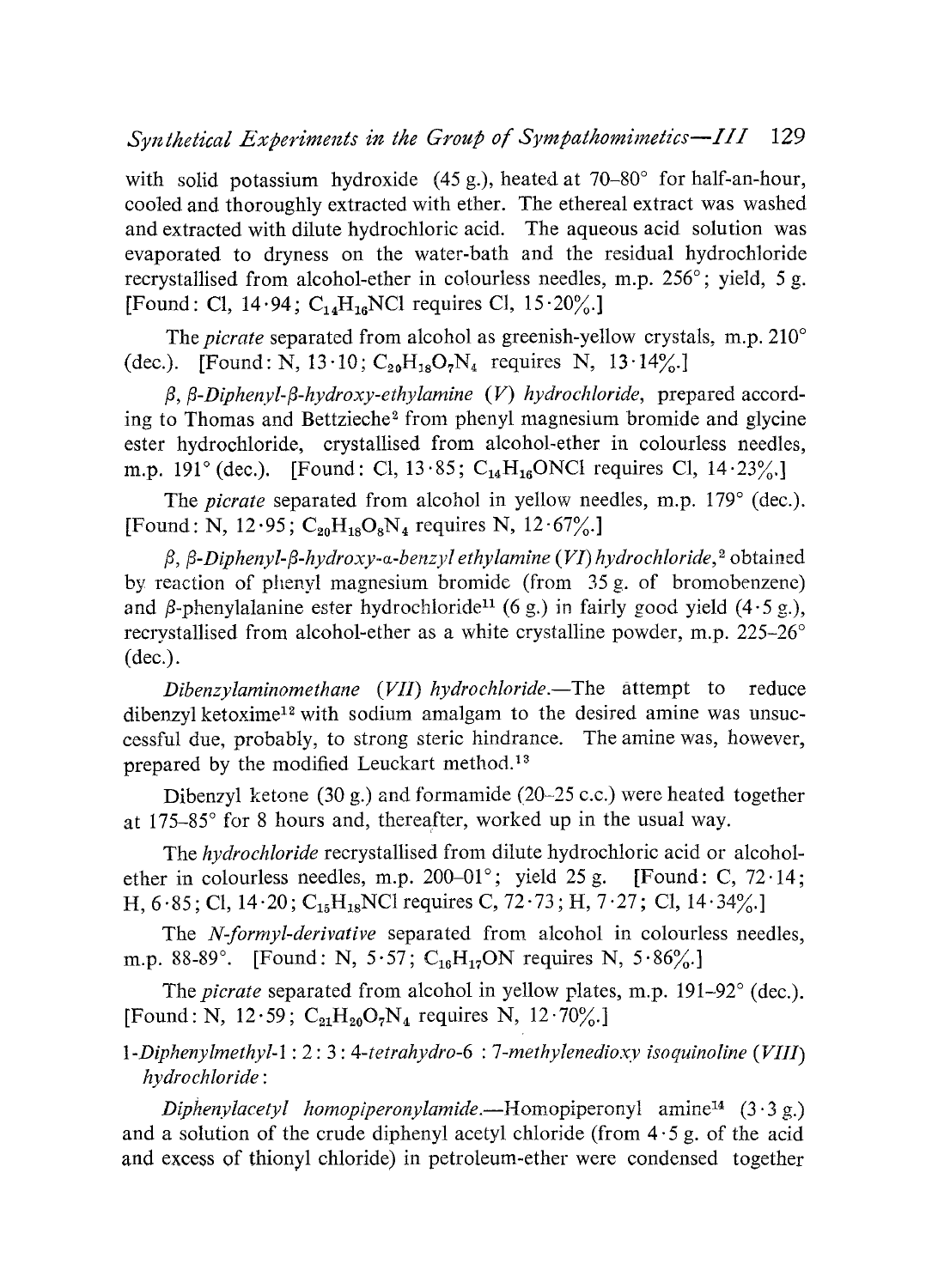# 130 S. Rajagopalan

in the presence of dilute alkali. The separated amide was filtered and recrystallised from alcohol in long, colourless needles, m.p. *139-40°;* yield, 2.6 g. [Found: N, 3.84;  $C_{23}H_{21}O_3N$  requires N, 3.90%.]

*1-Diphenylmethyl-3 : 4-dihydro-6: 7-methylenedioxy isoquinoline.—A mix*ture of the above amide  $(2.5 g)$ , phosphorus oxychloride  $(7.5 c.c.)$  and dry toluene (20 c.c.) was gently refluxed on the sand-bath for  $1\frac{1}{2}$  hours with the exclusion of the moisture, cooled and poured on to crushed ice with stirring. The solution, after freeing from non-basic impurities by extraction with ether, was cooled in ice, basified with excess of sodium hydroxide and the separated solid filtered. The dihydro isoquinoline recrystallised from alcohol in colourless needles, m.p. *125-26°,* after sintering at 120°; yield, *2.2 g.* [Found : N,  $4.01$ ;  $C_{23}H_{19}O_2N$  requires N,  $4.11\%$ .

*1-Diphenylmethyl-l: 2: 3: 4-tetrahydro-6: 7-methylenedioxy isoquinoline hydrochloride.—The* crude dihydro base *(2 g.), zinc* dust (10 g.) and dilute sulphuric acid (60 c.c. of 1:4) were heated together on the boiling waterbath for 4 hours, filtered, cooled, basified with a large excess of ammonia and extracted with ether. The isoquinoline was purified twice through a dilute hydrochloric acid solution and the hydrochloride, obtained by evaporation of a dilute acid solution, crystallised from alcohol-ether in faintly yellowish, prismatic needles, m.p.  $239^{\circ}$  (dec.); yield  $1.6$  g. [Found: Cl,  $10.10$ ;  $C_{23}H_{22}O_2NC1$  requires Cl,  $9.34\%$ .]

The *N-acetyl derivative* separated from alcohol in colourless needles, m.p. 172°. [Found: C, 77.26; H, 5.43; C<sub>25</sub>H<sub>23</sub>O<sub>3</sub>N requires C, 77.91; H, *5.97%.]*

The *picrate* crystallised from dilute acetic acid in yellow needles, m.p. 212-13° (dec.). [Found: N,  $10.32$ ;  $C_{29}H_{24}O_9N$  requires N,  $10.15\%$ ]

*<sup>1</sup> -(o-Amino) phenyl-1 : 2: 3 : 4-tetrahydro-6: 7-dimethoxy isoquinoline (IX) hydrochloride:*

*o-Nitrobenzoyl homoveratrylamide.—Homoveratryl* amine *(2.4 g.) by* condensation with o-nitrobenzoyl chloride in the usual way gave the crude amide  $(4.6 \text{ g.}, \text{m.p. } 138-40^{\circ})$ . The amide crystallised from alcohol in colourless, silky needles, m.p. 142°. [Found: N, 8.44;  $C_{17}H_{17}O_5N_2$  requires N, *8.51%.]*

*1-(o-Nitro)-phenyl-3: 4-dihydro-6: 7-dimethoxy isoquinoline. —The* crude amide  $(4.5 \text{ g.})$ , phosphorous oxychloride  $(15 \text{ c.c.})$  and toluene  $(40 \text{ c.c.})$  were gently refiuxed together for 1 hour and worked up as usual. The isoquinoline separated from alcohol in faint-yellow needles, m.p. *117°,* after slight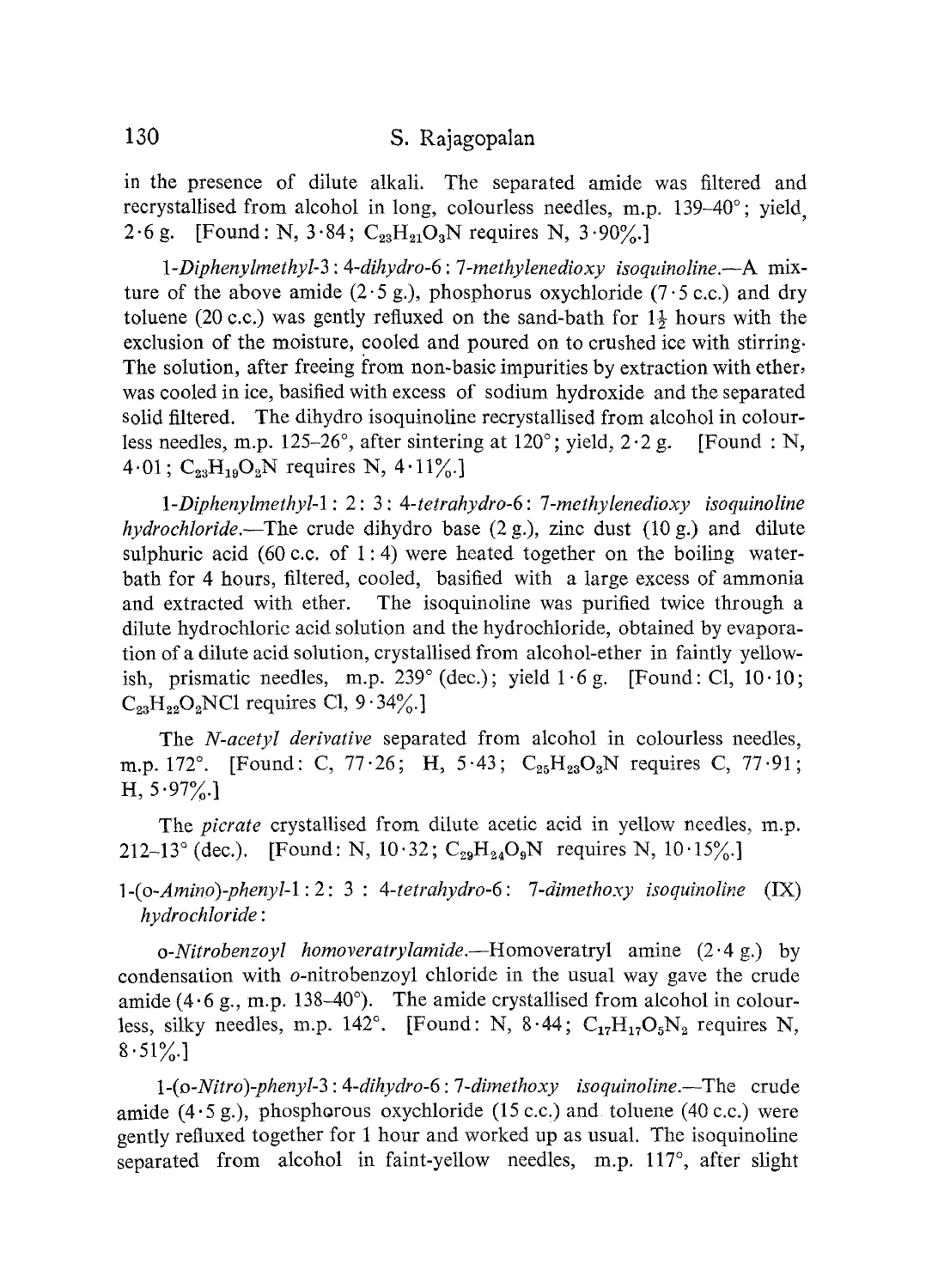Synthetical Experiments in the Group of Sympathomimetics--111 131

shrinking at 112°; yield 4.2 g. [Found: N,  $8.87$ ; C<sub>17</sub>H<sub>15</sub>O<sub>4</sub>N<sub>2</sub> requires N,  $9.00\%$ ]

*1-(o-Amino) phenyl-1 : 2: 3: 4-tetrahydro-6 : 7-dimethoxy isoquinoline.-* The nitro dihydro base (1 g.), zinc dust (10 g.) and dilute sulphuric acid (60 c.c. of 1 : 4-) were heated together on the boiling water-bath for 6 hours and worked up. The base separated from alcohol as hard, colourless crystals, m.p. 162°. [Found: C, 72.21; H, 6.36; C<sub>12</sub>H<sub>19</sub>O<sub>2</sub>N<sub>2</sub> requires C, 72.07; H,  $6.71\%$ ]

The *monohydrochloride* separated from alcohol-ether in clusters of colourless needles, m.p. 189° (dec.), after sintering at 183°. [Found: Cl, 11.50;  $C_{17}H_{20}O_2N_2Cl$  requires Cl,  $11.06$ ; %.

The *diacetyl derivative* crystallised from alcohol as colourless needles, m.p. 196°. [Found: N, 7.42;  $C_{21}H_{23}O_4N_2$  requires N, 7.63%.]

### *Summary*

With the object of studying the relationship between chemical constitution and physiological activity of sympathomimetically active amines, one member of the group  $Ar_2: C(OH) \cdot CH_2NH_2$ , belonging to the phenanthrene series has been synthesised.

A number of simple bases derived from benzene and the isoquinoline ring-systems, possessing the requisite structure for sympathomimecity, have also been prepared for purposes` of a comparative pharmacological study.

The author's grateful thanks are due to Dr. P. C. Guha for his interest in the work and to the Government of Madras for the award of a research scholarship.

#### REFERENCES

| 1. | Rajagopalan           |                      | ., J. Ind. Chem. Soc., 1940, 17, 567–72.     |
|----|-----------------------|----------------------|----------------------------------------------|
|    |                       |                      | Proc. Ind. Acad. Sci., 1941, 13, 566.        |
| 2. | Thomas and Bettzieche | $\ddot{\phantom{0}}$ | Z. physiol. Chem., 1924, 140, 245–60.        |
|    | Rajagopalan           |                      | loc. cit.                                    |
| 3. | Von Braun et al.      |                      | $\ldots$ Ber., 1916, 49, 2645; 1917, 50, 63. |
| 4. | Freund and Immerwahr  |                      | <i>Ibid.</i> , 1890, 23, 2846.               |
|    | Rupe and Gisiger      |                      | <i>Helv.</i> , 1925, <b>8</b> , 341.         |
|    | Lipp                  |                      | $\ldots$ Ann., 1926, 449, 15.                |
|    | Levy and Gallis       |                      | Bull. Soc. Chim., 1928, 43, 864.             |
| 5. | Kohler and Reimer     |                      | ., Amer. Chem. J., 1905, 33, 341.            |
|    | Eijkman               |                      | Zentral., 1908, 2, 1100.                     |
| 6. | Bachmann              |                      | J. Amer. Chem. Soc., 1939, 56, 1365.         |